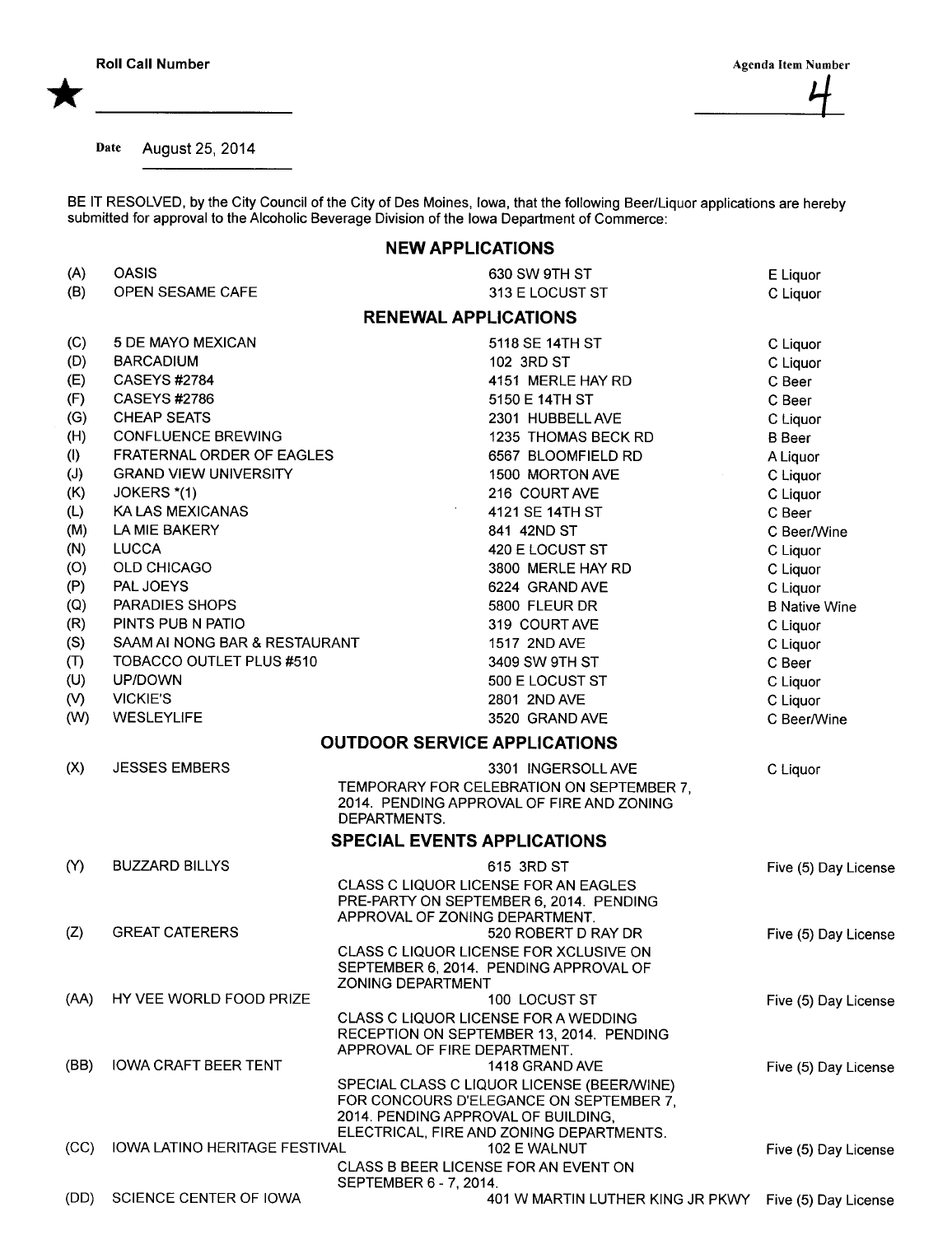Roll Call Number<br>
Agenda Item Number<br>
Agenda Item Number<br>
Agenda Item Number<br>
Agenda Item Number 1-

| (EE) | TAI VILLAGE                          | CLASS B BEER LICENSE FOR DES MOINES MINI<br>MAKERS FAIRE ON SEPTEMBER 1, 2014. PENDING<br>APPROVAL OF FIRE DEPARTMENT.<br>4200 MARTIN LUTHER KING JR PKWY |                      |
|------|--------------------------------------|-----------------------------------------------------------------------------------------------------------------------------------------------------------|----------------------|
|      |                                      | CLASS B BEER LICENSE FOR ANNUAL TAI FESTIVAL                                                                                                              | Five (5) Day License |
|      |                                      | ON AUGUST 30 - 31 1, 2014. PENDING APPROVAL OF                                                                                                            |                      |
|      |                                      | FIRE DEPARTMENT.                                                                                                                                          |                      |
| (FF) | TASTE TO GO & CATERING               | 4025 TONAWANDA DR                                                                                                                                         | Five (5) Day License |
|      |                                      | CLASS C LIQUOR LICENSE FOR THE 10TH ANNUAL                                                                                                                |                      |
|      |                                      | GATSBY GALA ON SEPTEMBER 6, 2014. PENDING                                                                                                                 |                      |
|      |                                      | APPROVAL OF FIRE DEPARTMENT.                                                                                                                              |                      |
| (GG) | <b>VARIETY THE CHILDRENS CHARITY</b> | 2101 FLEUR DR                                                                                                                                             | Five (5) Day License |
|      |                                      | SPECIAL CLASS C LIQUOR LICENSE (BEER/WINE)<br>FOR HY VEE TRIATHLON ON AUGUST 31, 2014.<br>PENDING APPROVAL OF FIRE DEPARTMENT.                            |                      |

Moved by to adopt.

| <b>COUNCILACTION</b>  | <b>YEAS</b> | <b>NAYS</b> | <b>PASS</b> | <b>ABSENT</b>   |                                                                                                                                        |  |
|-----------------------|-------------|-------------|-------------|-----------------|----------------------------------------------------------------------------------------------------------------------------------------|--|
| <b>COWNIE</b>         |             |             |             |                 | <b>CERTIFICATE</b>                                                                                                                     |  |
| <b>COLEMAN</b>        |             |             |             |                 |                                                                                                                                        |  |
| <b>GATTO</b>          |             |             |             |                 | I, DIANE RAUH, City Clerk of said City hereby certify that at a<br>meeting of the City Council of said City of Des Moines, held on the |  |
| <b>GRAY</b>           |             |             |             |                 | above date, among other proceedings the above was adopted.                                                                             |  |
| <b>HENSLEY</b>        |             |             |             |                 |                                                                                                                                        |  |
| <b>MAHAFFEY</b>       |             |             |             |                 |                                                                                                                                        |  |
| <b>MOORE</b>          |             |             |             |                 |                                                                                                                                        |  |
| <b>TOTAL</b>          |             |             |             |                 | IN WITNESS WHEREOF, I have hereunto set my hand and affixed                                                                            |  |
| <b>MOTION CARRIED</b> |             |             |             | <b>APPROVED</b> | my seal the day and year first above written.                                                                                          |  |
|                       |             |             |             | Mayor           | <b>City Clerk</b>                                                                                                                      |  |